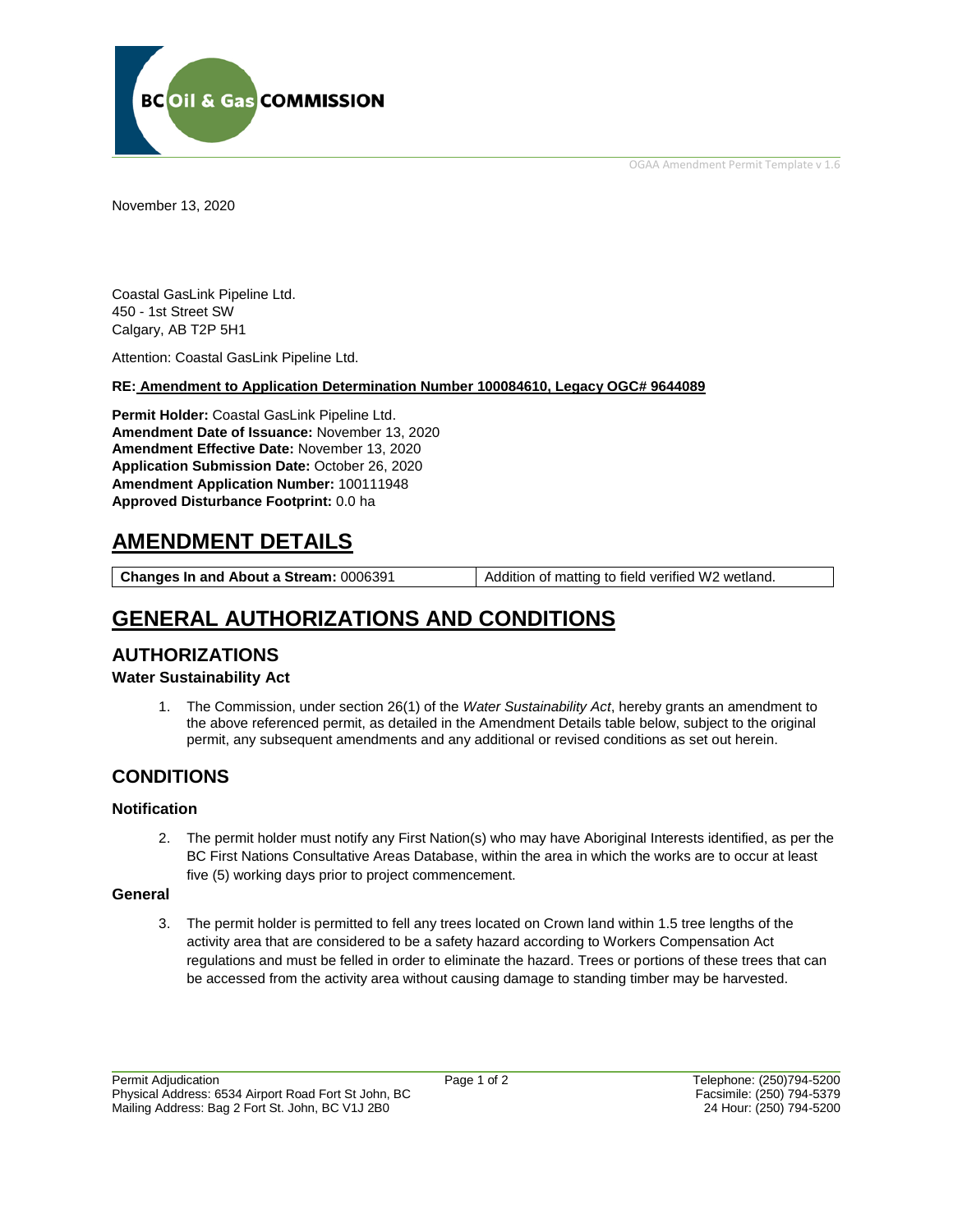## **Clearing/Forest Act**

4. The permit holder is permitted to fell any trees located on Crown land within 1.5 tree lengths of the activity area that are considered to be a safety hazard according to Workers Compensation Act regulations and must be felled in order to eliminate the hazard. Trees or portions of these trees that can be accessed from the activity area without causing damage to standing timber may be harvested.

#### **Water Course Crossings and Works**

- 5. Stream, lake and wetland crossings must be constructed in accordance with the methods and any mitigations, as specified in the application.
- 6. In-stream activities within a fish bearing stream, lake or wetland must occur:
	- a. during the applicable reduced risk work windows as specified in the Omineca Region Reduced Risk Work Windows;
	- b. in accordance with alternative timing and associated mitigation recommended by a Qualified Professional and accepted by the Commission; or
	- c. in accordance with an authorization or letter of advice from Fisheries and Oceans Canada that is provided to the Commission.
- 7. At any time, the Commission may suspend instream works authorized under this permit. Suspensions on instream works will remain in place until such time as the Commission notifies permit holders that works may resume. Reasons for suspension of works may include, but are not limited to, drought conditions and increased environmental or public safety risks.
- 8. Equipment used for activities under this Permit must not be situated in a stream channel unless it is dry or frozen to the bottom at the time of the activity.

# **ADVISORY GUIDANCE**

1. Unless a condition or its context suggests otherwise, terms used in this approval have the same meaning as the Environmental Protection and Management Regulation under the Oil and Gas Activities Act.

All pages included in this permit and any attached documents form an integral part of this permit.

Jun Rdel

Cierra Redel Authorized Signatory Commission Delegated Decision Maker

Copied to:

Land Agent – Roy Northern Land Service Ltd. First Nations – Nak'azdli First Nation (CSTC)

\_\_\_\_\_\_\_\_\_\_\_\_\_\_\_\_\_\_\_\_\_\_\_\_\_\_\_\_\_\_\_\_\_\_\_\_\_\_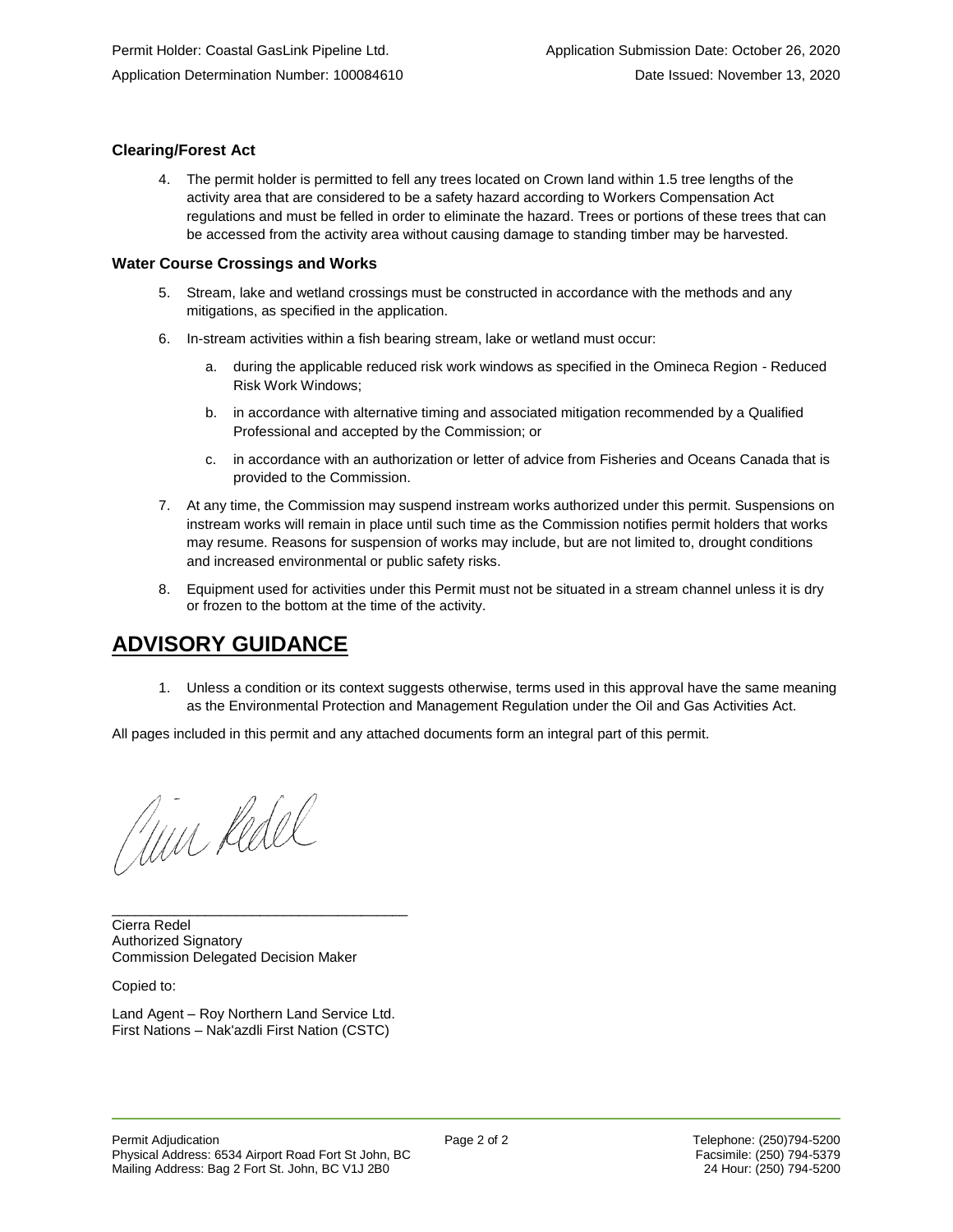

Non OGAA v 4.0

November 13, 2018

Coastal GasLink Pipeline Ltd. 450 – 1st Street SW Calgary, Alberta T2P 5H1

Attention: Coastal GasLink Pipeline Ltd.

## **RE: Permit Replacement for Application Determination Number 100084610, OGC Legacy # 9644089**

**Permit Holder:** Coastal GasLink Pipeline Ltd. **Permit Date of Issuance:** November 18, 2016 **Replacement Date of Issuance:** November 13, 2018 **Replacement Expiration Date:** October 23, 2019 **Application Determination No.:** 100084610

# **GENERAL PERMISSIONS, AUTHORIZATIONS and CONDITIONS**

- 1. The BC Oil and Gas Commission (the "Commission"), hereby replaces the permit and any associated authorizations to construct and operate an ancillary oil and gas activity.
- 2. This permit replacement is subject to the conditions of the original permit, authorizations, subsequent amendments, corrections, and any additional conditions as set out herein.
- 3. The permit has been replaced for 11 months and will expire on October 23, 2019.

## **Land Act**

1. The BC Oil and Gas Commission (the "Commission") pursuant to section 39 of the *Land Act* hereby authorizes the Permit Holder referenced above to construct and operate a related activity(s) as set out in the applicable Authorized Activities, and Activity Details tables below for the purposes of carrying out oil and gas activities as defined in the *Oil and Gas Activities Act* (OGAA); subject to the conditions set out herein.

## **AUTHORIZED ACTIVITIES**

| Associated Oil & Gas Activity No.: 00149017 | <b>Type:</b> Storage Area |
|---------------------------------------------|---------------------------|
|                                             |                           |

- 2. The permissions and authorizations granted under this permit are limited to the area described in construction plan Document No: CGW4703-MCSL-G-MP-555, revision 0, dated December 18, 2015 (the "construction plan") by McElhanney as submitted to the Commission in the permit application dated February 17, 2016 (hereinafter referenced as the "operating area").
- 3. The Commission, pursuant to section 39 of the *Land Act*, hereby authorizes the occupation and use of any Crown land located within the activity area.
	- a) The authorization to occupy and use Crown land does not entitle the Permit Holder to exclusive possession of the activity area.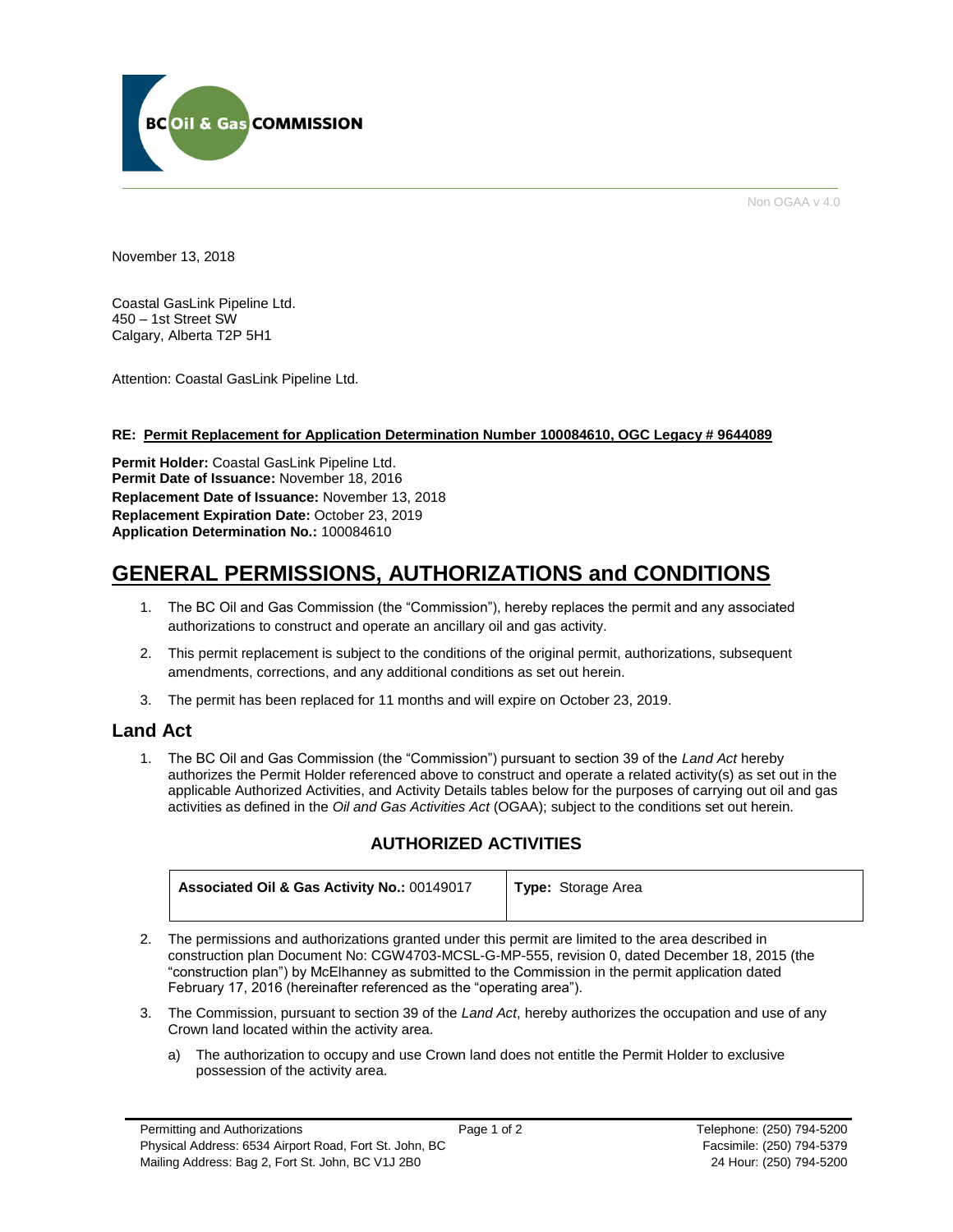Application Determination number: 100084610 Date Issued: November 13, 2018

b) The total disturbance within the activity area must not exceed the total approved disturbance footprint as referenced above.

 $\overbrace{\phantom{aaaaa}}^{a}$ 

Jacqueline Bourke Authorized Signatory Commission Delegated Decision Maker

pc: Land Agent – Roy Northern Land Service Ltd.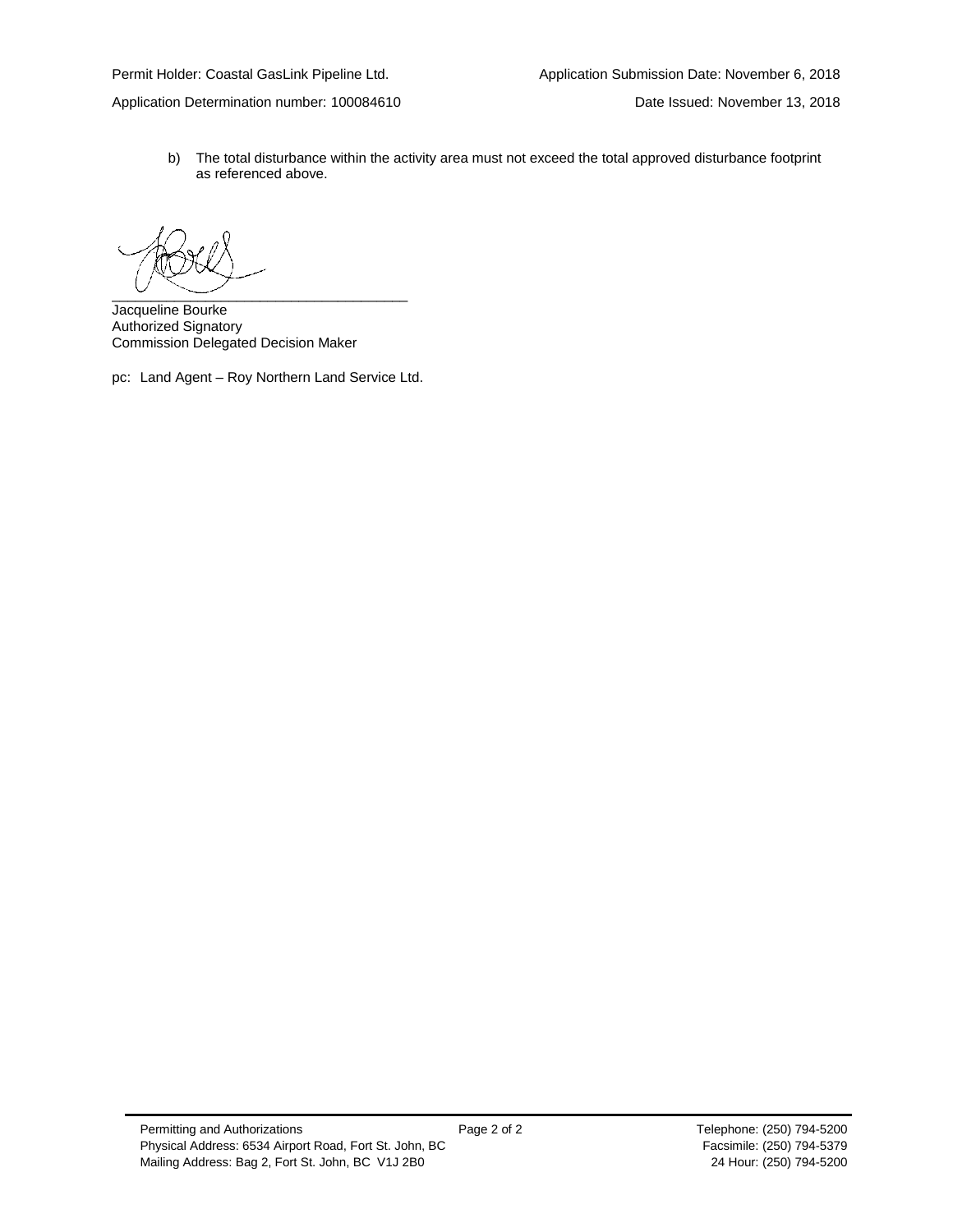

<span id="page-4-0"></span>November 18, 2016

Non OGAA v 2.4

Coastal GasLink Pipeline Ltd. 450 – 1<sup>st</sup> Street SW Calgary, Alberta T2P 5H1

Attention: Coastal GasLink Pipeline Ltd.

#### **RE: Commission File Number: 9644089**

**Permit Holder: Coastal GasLink Pipeline Ltd. Date of Issuance: November 18, 2016 Effective Date: November 18, 2016 Application Submitted Date: February 17, 2016 Application Determination Number: 100084610 [Approved Disturbance Footprint:](#page-4-0) 2.15 ha**

# **GENERAL AUTHORIZATIONS and CONDITIONS**

## **Land Act**

1. The BC Oil and Gas Commission (the "Commission") pursuant to section 39 of the *Land Act* hereby authorizes the Permit Holder referenced above to construct and operate a related activity(s) as set out in the applicable Authorized Activities, and Activity Details tables below for the purposes of carrying out oil and gas activities as defined in the *Oil and Gas Activities Act* (OGAA); subject to the conditions set out herein.

## **AUTHORIZED ACTIVITIES**

| Associated Oil & Gas Activity No.: 00149017 | <b>Type:</b> Storage Area |
|---------------------------------------------|---------------------------|
|                                             |                           |

- 2. The permissions and authorizations granted under this permit are limited to the area described in construction plan Document No: CGW4703-MCSL-G-MP-555, revision 0, dated December 18, 2015 (the "construction plan") by McElhanney as submitted to the Commission in the permit application dated February 17, 2016 (hereinafter referenced as the "operating area").
- 3. The Commission, pursuant to section 39 of the *Land Act*, hereby authorizes the occupation and use of any Crown land located within the activity area.
	- a) A licence authorized under section 39 of the *Land Act* for the Crown land portion of this application is attached. The Permit Holder is subject to the conditions contained in the Licence.
	- b) The authorization to occupy and use Crown land does not entitle the Permit Holder to exclusive possession of the activity area.
	- c) The total disturbance within the activity area must not exceed the total approved disturbance footprint as referenced above.

# **CONDITIONS**

## **Notification**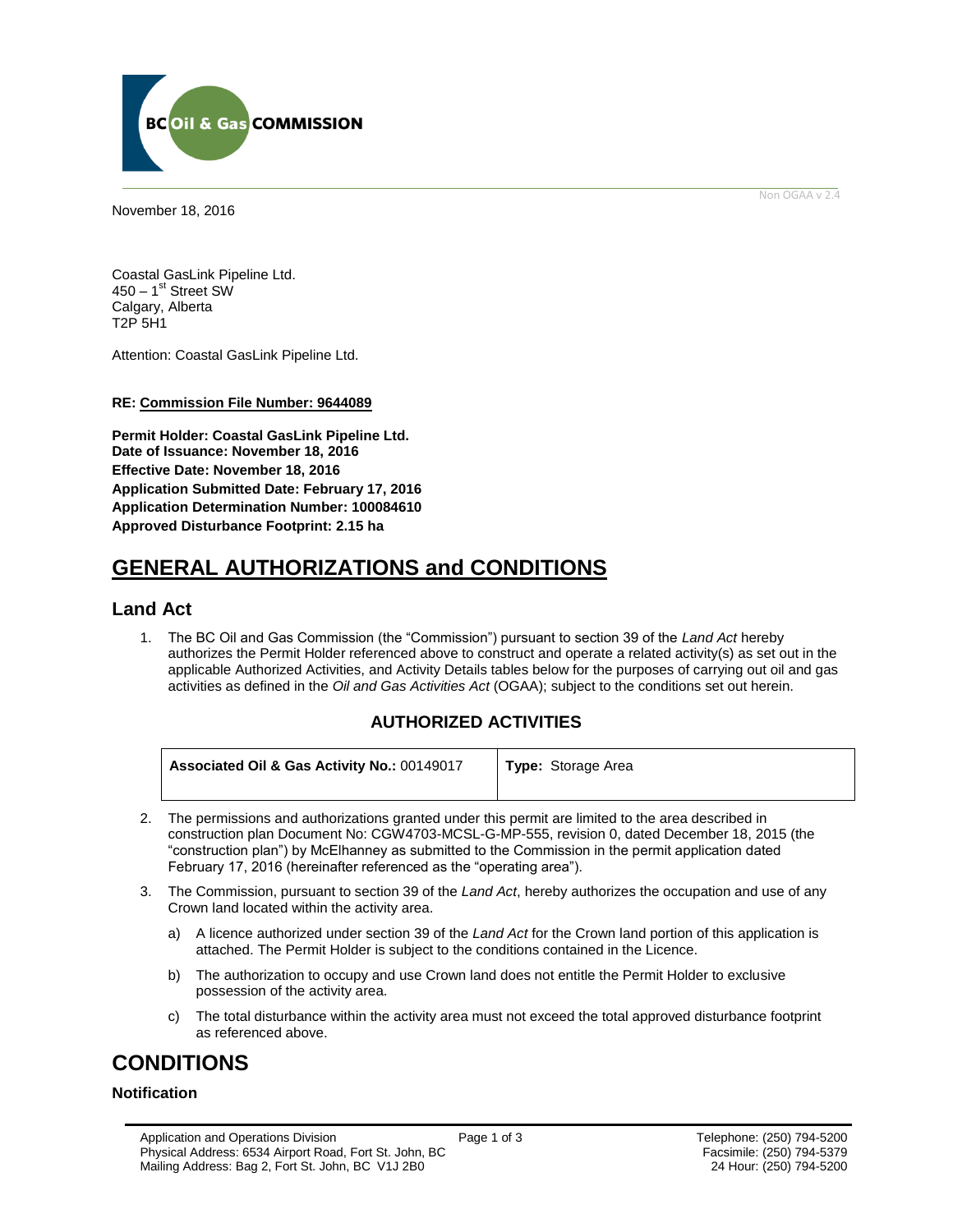Application Determination Number: 100084610 Date Issued: November 18, 2016

Non-OGAA v1.0

- 4. A notice of construction start must be submitted prior to the commencement of activities under this permit 48 hours before or as per the relevant legislation if longer than 48 hours. Notification must be submitted via Kermit for pipelines and facilities. For all other activity types notification must be submitted through [OGC.ExternalNotifications@bcogc.ca.](mailto:OGC.ExternalNotifications@bcogc.ca)
- 5. Within 60 days of the completion of construction activities under this permit, the Permit Holder must submit to the Commission a post-construction plan as a shapefile and PDF plan accurately identifying the location of the total area actually disturbed under this permit. The shapefile and plan must be submitted via eSubmission.
- 6. The permit holder must notify Carrier Sekani Tribal Council a minimum of five (5) days prior to commencement of activities.
- 7. The permit holder must notify Lheidli T'enneh Band a minimum of five (5) days prior to commencement of activities.
- 8. The permit holder must notify Nak'azdli Band a minimum of five (5) days prior to commencement of activities.

#### **Environmental**

- 9. Construction activities must not result in rutting, compaction or erosion of soils that cannot be reasonably rehabilitated to similar levels of soil productivity that existed on the operating area prior to the construction activities taking place.
- 10. Any temporary access must be constructed and maintained in a manner that provides for proper surface drainage, prevents pooling on the surface, and maintains slope integrity.
- 11. The Permit Holder must make reasonable efforts to prevent establishment of invasive plants on the activity area resulting from the carrying out of activities authorized under this approval.
- 12. Following completion of the construction activities authorized herein, the permit holder must, as soon as practicable
	- a) decompact any soils compacted by the activity;
	- b) if natural surface drainage pattern was altered by the carrying out of the activity, the permit holder must restore, to the extent practicable, to the drainage pattern and its condition before the alteration; and
	- c) ensure re-vegetation of any exposed soil on the operating area including, where necessary, using seed or vegetative propagules of an ecologically suitable species that
		- (i) promote the restoration of the wildlife habitat that existed on the area before the oil and gas activity was begun, and
		- (ii) stabilize the soil if it is highly susceptible to erosion.
	- d) Following completion of construction activities authorized herein, any retrievable surface soils removed from the activity area must be redistributed so that the soil structure is restored, to the extent practicable, to its condition before the activity was begun.

#### **Clearing**

13. The Permit Holder is permitted to fell any trees located on Crown land within 1.5 tree lengths of the activity area that are considered to be a safety hazard according to *Workers Compensation Act* regulations and must be felled in order to eliminate the hazard. Trees or portions of these trees that can be accessed from the activity area without causing damage to standing timber may be harvested.

#### **Archaeology**

- 14. [An AIA report must be submitted to the Commission as soon as practicable.](#page-4-0)
- 15. [If artifacts, features, materials or things protected under section 13\(2\) of the Heritage Conservation Act are](#page-4-0)  [identified the permit holder must, unless the permit holder holds a permit under section 12 of the Heritage](#page-4-0)  [Conservation Act issued by the Commission in respect of that artifact, feature, material or thing:](#page-4-0) 
	- a. [immediately cease all work in the vicinity of the artifacts, features, materials or things;](#page-4-0)